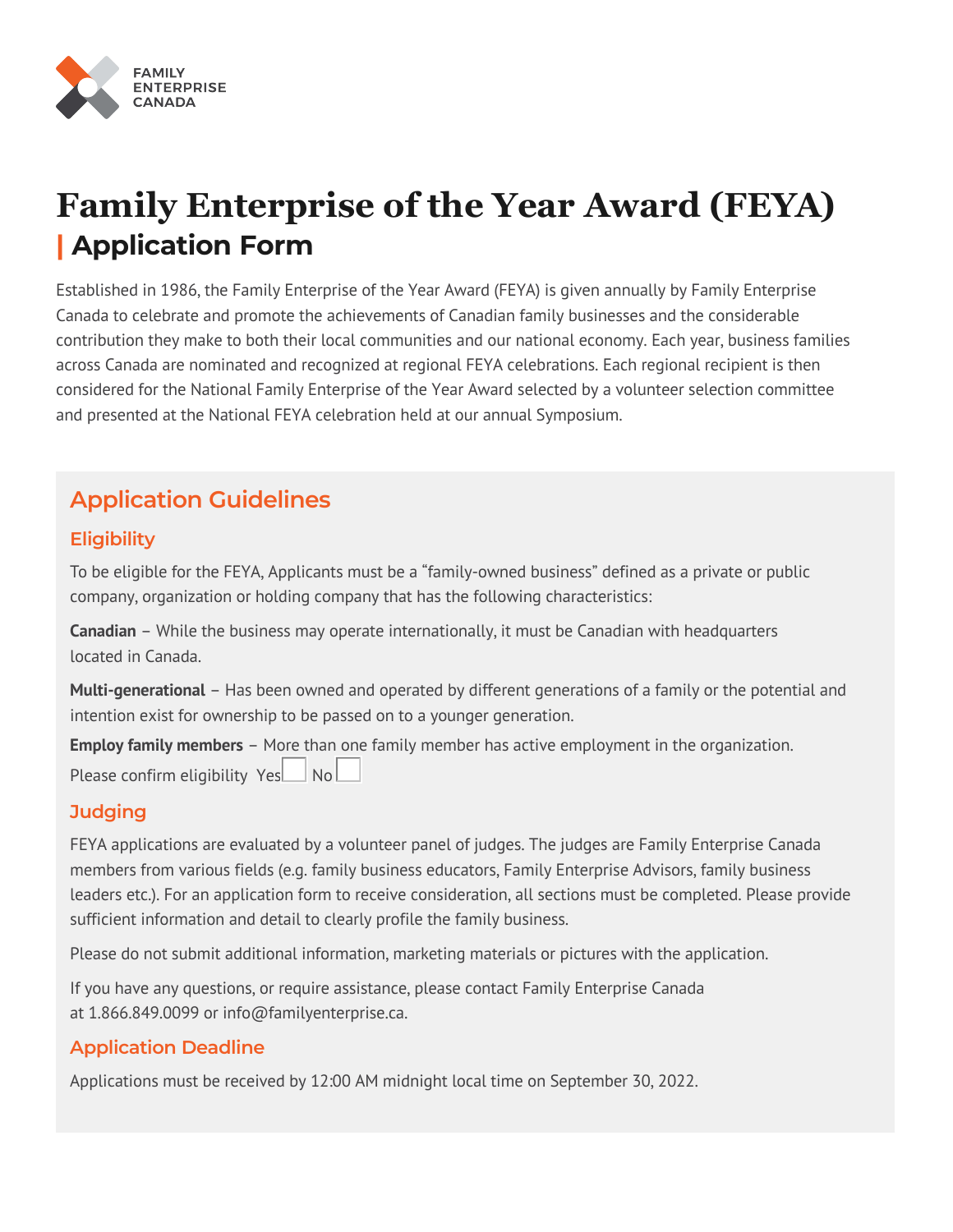#### **Evaluation Categories**

In a family business, the three areas of family, ownership and management are intertwined. As such, you contend with a unique set of challenges. Family Enterprise Canada would like to know how you address these challenges and the best practices you use to help your business family succeed.

Please answer all of the questions within each of the following five evaluation categories:

- **1.** Family Business 101
- **4.** Culture and Community
- **2.** Governance and Transition
- **5.** The "X" Factor

**3.** Growth

#### **Applicant Information**

#### **Company**

| <b>Applicant Name</b> | Title |
|-----------------------|-------|
|                       |       |
| Name(s) of CEO        |       |
| Name(s) of President  |       |

#### **Name(s) of Founder**

#### **Family Members Involved in the Business**

| Name | Role | Direct/Indirect Years Involved |  |
|------|------|--------------------------------|--|
|      |      |                                |  |
|      |      |                                |  |
|      |      |                                |  |
|      |      |                                |  |
|      |      |                                |  |

#### **Business Address City**

| Province                        | Postal Code            | Country                           | Telephone               |
|---------------------------------|------------------------|-----------------------------------|-------------------------|
| Email                           | <b>Company Website</b> |                                   |                         |
| <b>Primary Area of Business</b> |                        | <b>Years as a Family Business</b> | <b>Year Established</b> |
|                                 |                        |                                   |                         |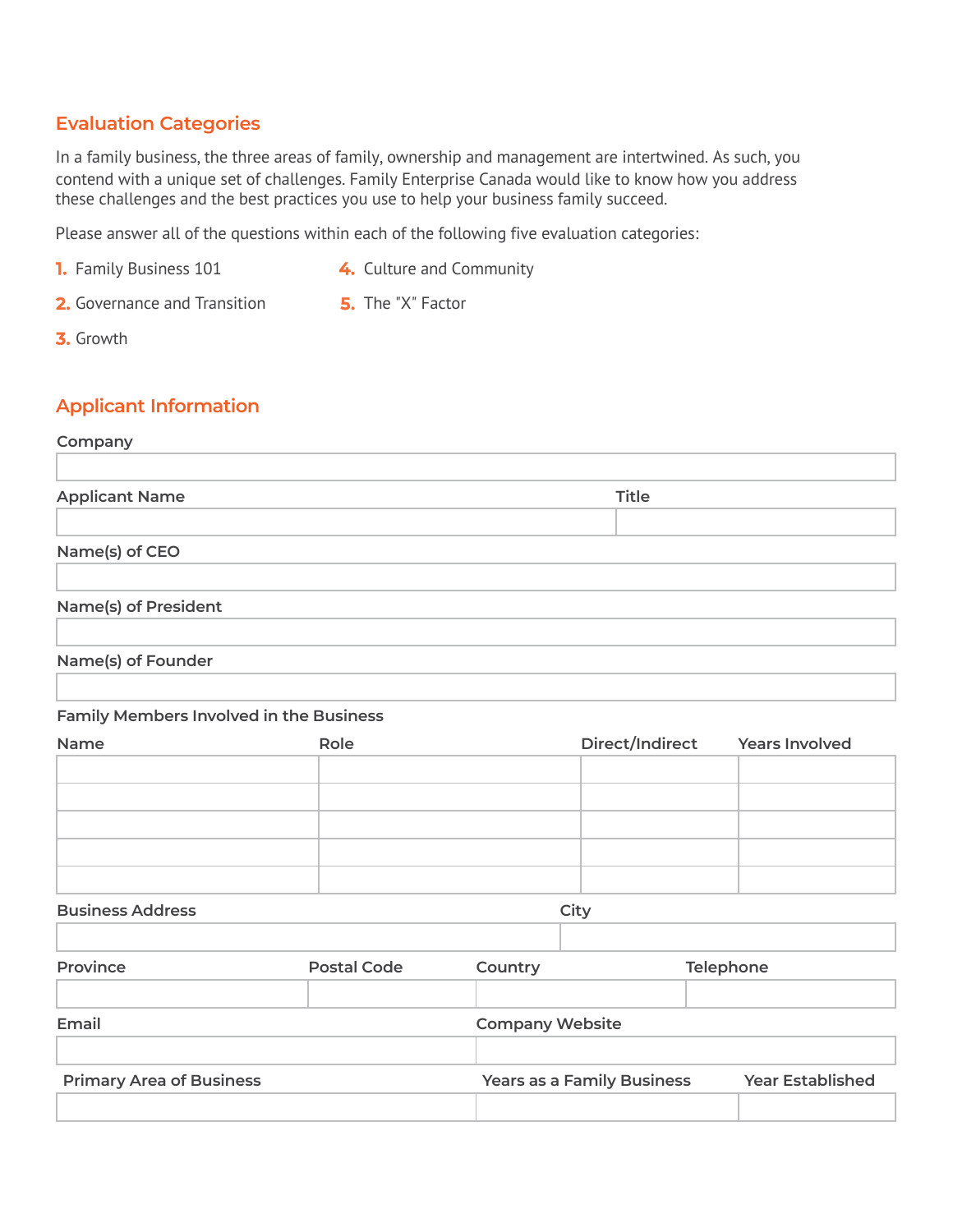## **Family Business 101**

A key factor in the success of family businesses is a shared vision and understanding of where the family and business is going in the future and how to get there.

Please provide details of the history and evolution of your business, including products and services offered, markets served, innovations, environmental initiatives and/or major milestones achieved. How does your family, employees and community see your family business? (500 words or less)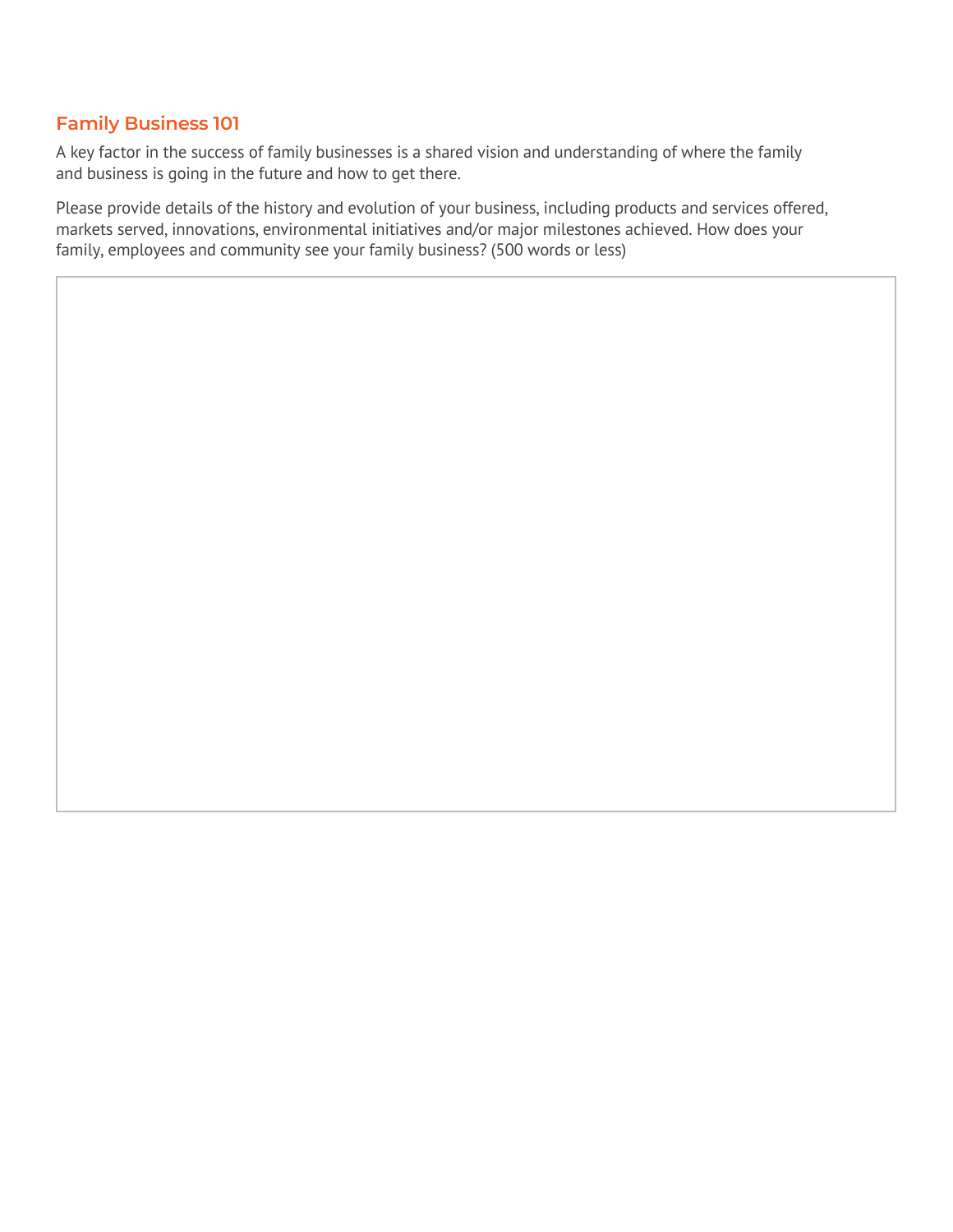## **Family Business 101 continued**

What are your family enterprise's vision, mission and values? How has the family been impacted and/or influenced by them? (250 words or less

Does your family business have a business plan that is well communicated and aligns with the family values? (250 words or less)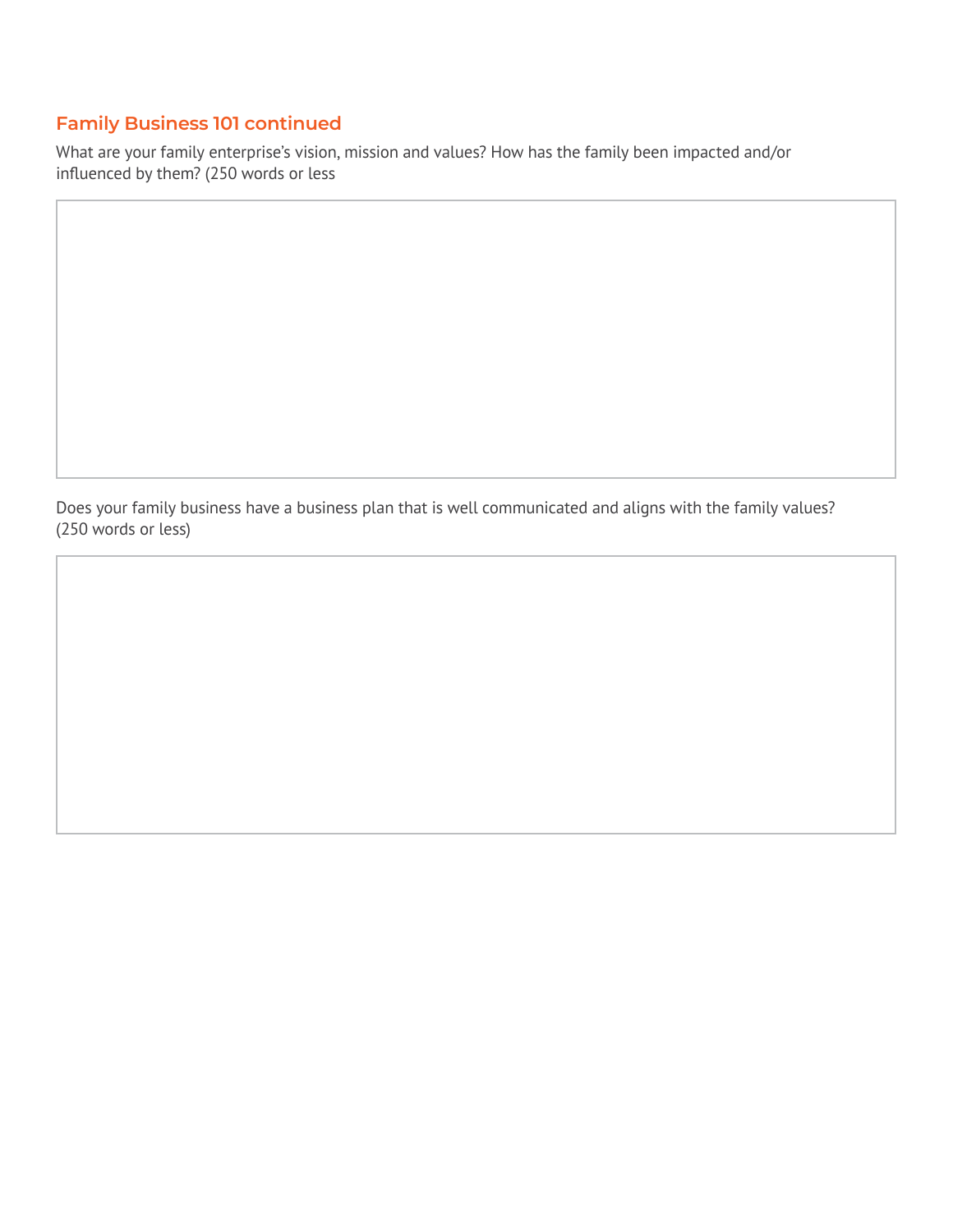### **Business Family Governance and Continuity**

Employing family business governance structures and processes (i.e., family meetings, family councils, family constitution, owners' meetings or councils, independent board of directors, etc.) is important in ensuring long-term success, continuity and growth of the family business. Good governance can help keep the family united and committed to the business, encourage a structured discussion "space" for family, business and ownership issues, and provide for fair processes and decision making.

Describe the family governance practices you use within your family enterprise. (250 words or less)

What processes and/or procedures does your family employ to encourage open communication, manage conflict and promote family harmony? (250 words or less)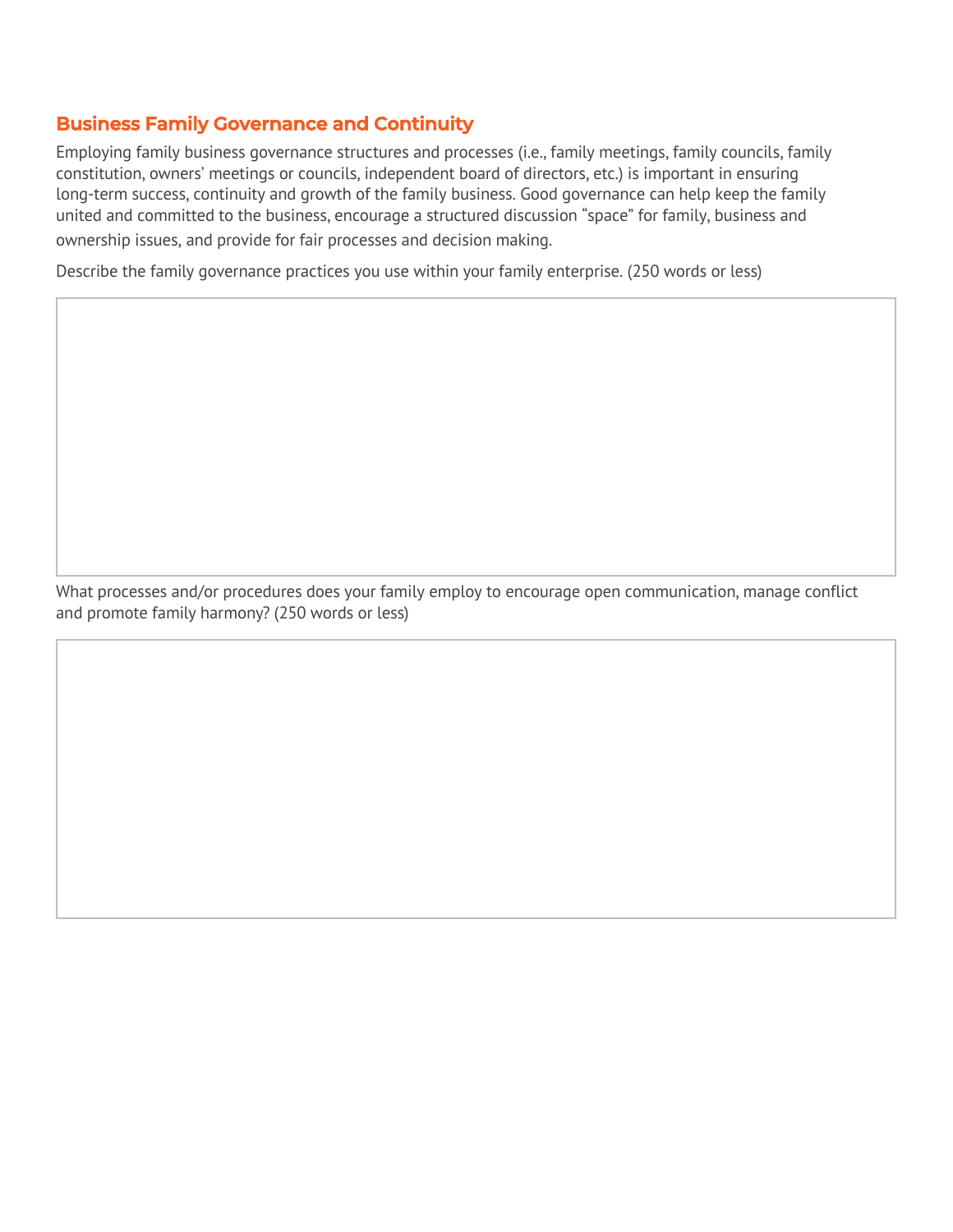#### **Business Family Governance and Continuity continued**

Please tell us about your plans (if any) to transfer the ownership and management of the family business to the next generation. Are these plans formalized and are family members aligned with it? (250 words or less)

#### **Growth**

Family business is one of the oldest forms of commercial enterprise in the world and a vital driving force behind world economies. Tell us about the successful growth and development of your family business.

Select and describe two areas that demonstrate the successful growth and development of your family business over time (e.g. growth in sales, employees, markets served, expansion, infrastructure, etc.). (500 words or less)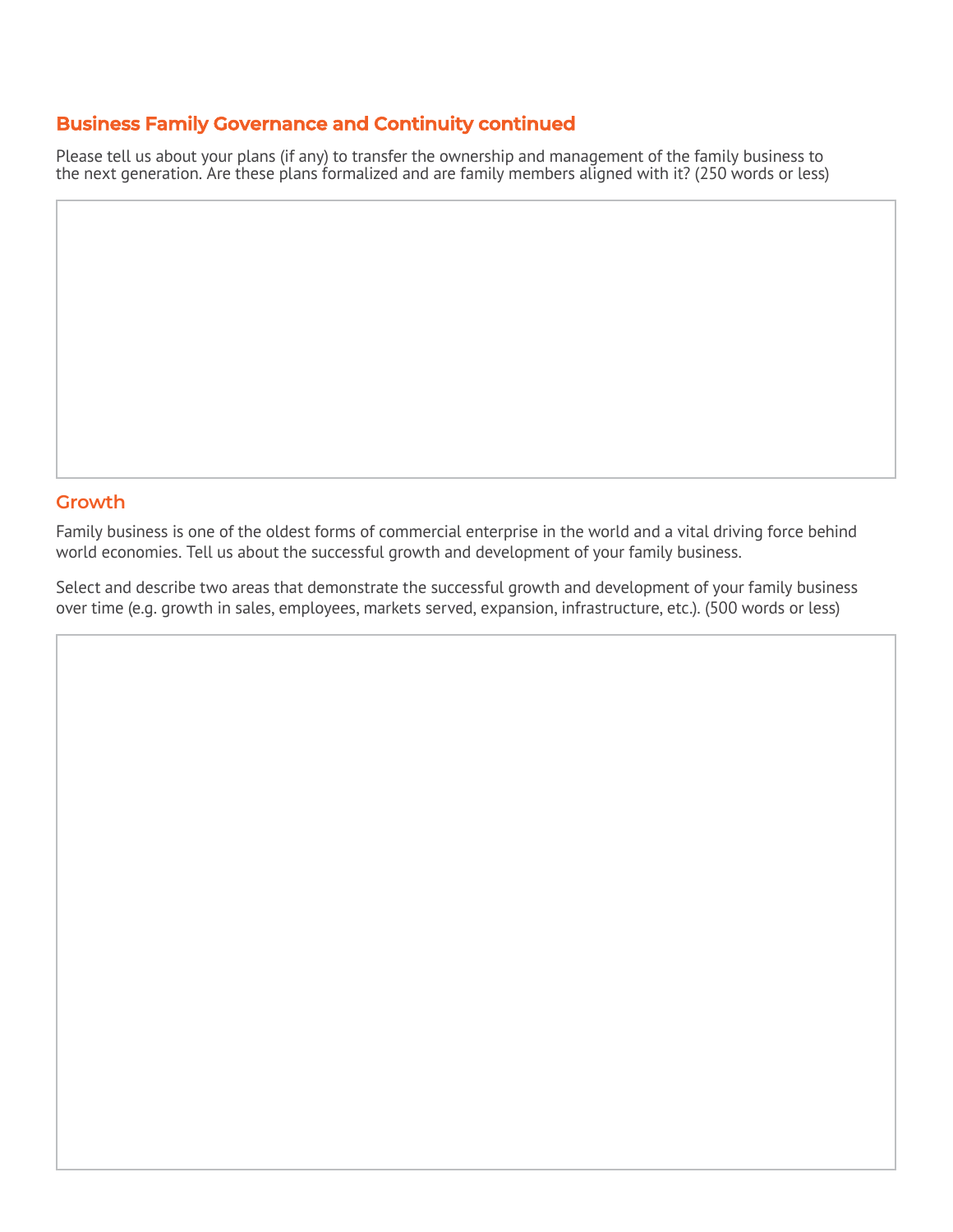#### **Culture and Community**

Creating a positive working environment to empower, recognize and reward both family and non-family employees can be beneficial to the family business. Often, employees of a family business are treated like extended family and develop a strong bond with the family and business. Tell us about your business culture and community involvement.

What sets your family business apart as a place where people want to work? (150 words or less)

Describe the employment stability of your organization over the past few years. (150 words or less)

What involvement does your business family have in the community? How do your family values impact this involvement? (150 words or less)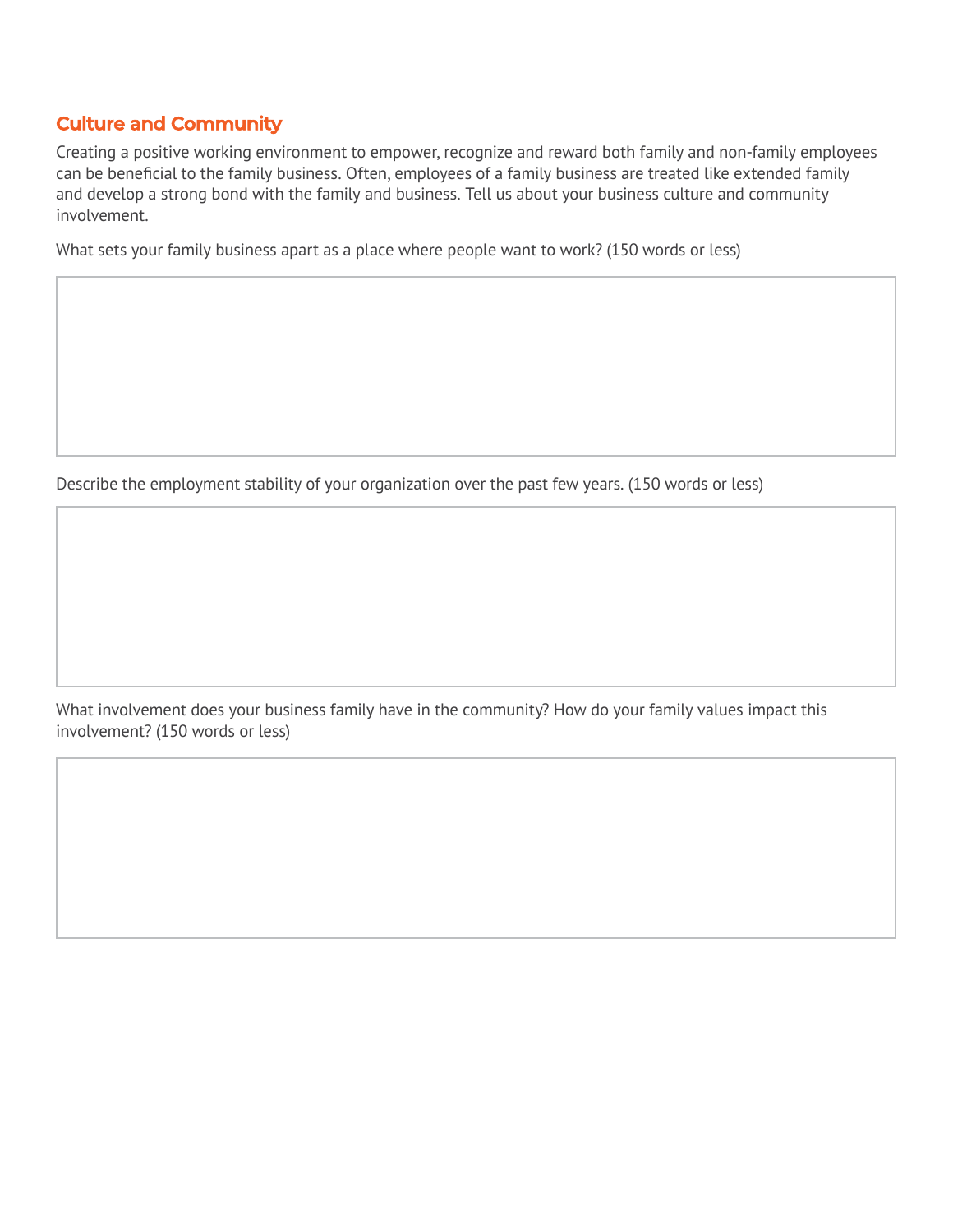## **The "X" Factor**

Describe the greatest achievement of your family business. (In 250 words or less)

Is there anything else that you think sets you apart from other family enterprises? (In 250 words or less)